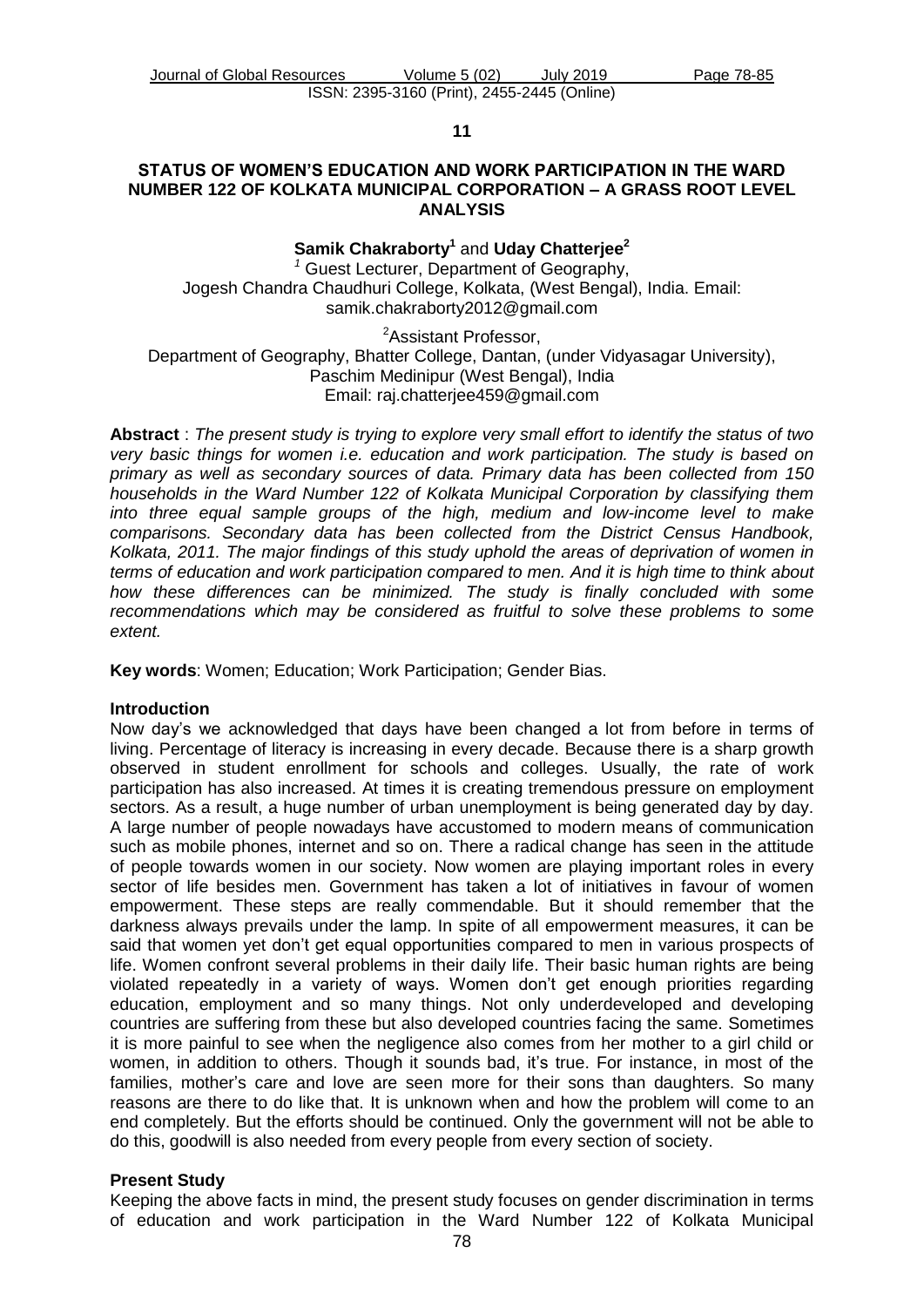Corporation. Kolkata is one of the metropolitan cities in India as well as the capital of the state of West Bengal. The city is situated between 22º37' to 22º30' North latitude and 88º23' to 88º18' East longitude. Elevation ranges from 1.5 meters to 9.0 meters above the mean sea level. Hooghly is the main river in Kolkata which has created the western boundary of this city. The KMC area is about 185 square kilometres having 44, 96,694 populations with 23, 56,766 males and 21, 39,928 females. The population density in this city is 24,306 persons per square kilometre. The population growth rate during the last decade is -1.67 per cent. This rate of growth among males are -5.73 percent and 3.24 percent among



 **Figure 1: Location of (Ward 122 Kolkata Municipal Corporation, West Bengal)**

Source: Kolkata Municipal Corporation office

females. The sex ratio of this city is 908. The total number of households in this city is 10, 07,365. Kolkata is divided into 16 boroughs and 144 electoral wards. Among 144 wards, ward number 122 of Kolkata Municipal Corporation has been selected for this study(Fig.1), located at the southern part of Kolkata. This ward is under the borough number 13 having 9,977 households, 39,198 populations (Census - 2011) with 19,906 males and 19,292 females, 3.16 sq. km. area, the density of 12404.43 persons per sq. km and 12.13 percent of population growth (2001 – 2011) rate.

## **Objectives**

The objectives of the study are as follows:

- To identify the age-sex structure of population in the Ward Number 122.
- To make a comparative analysis of literacy status between men and women in this ward.
- To examine the rate of work participation among women compared to men in this ward.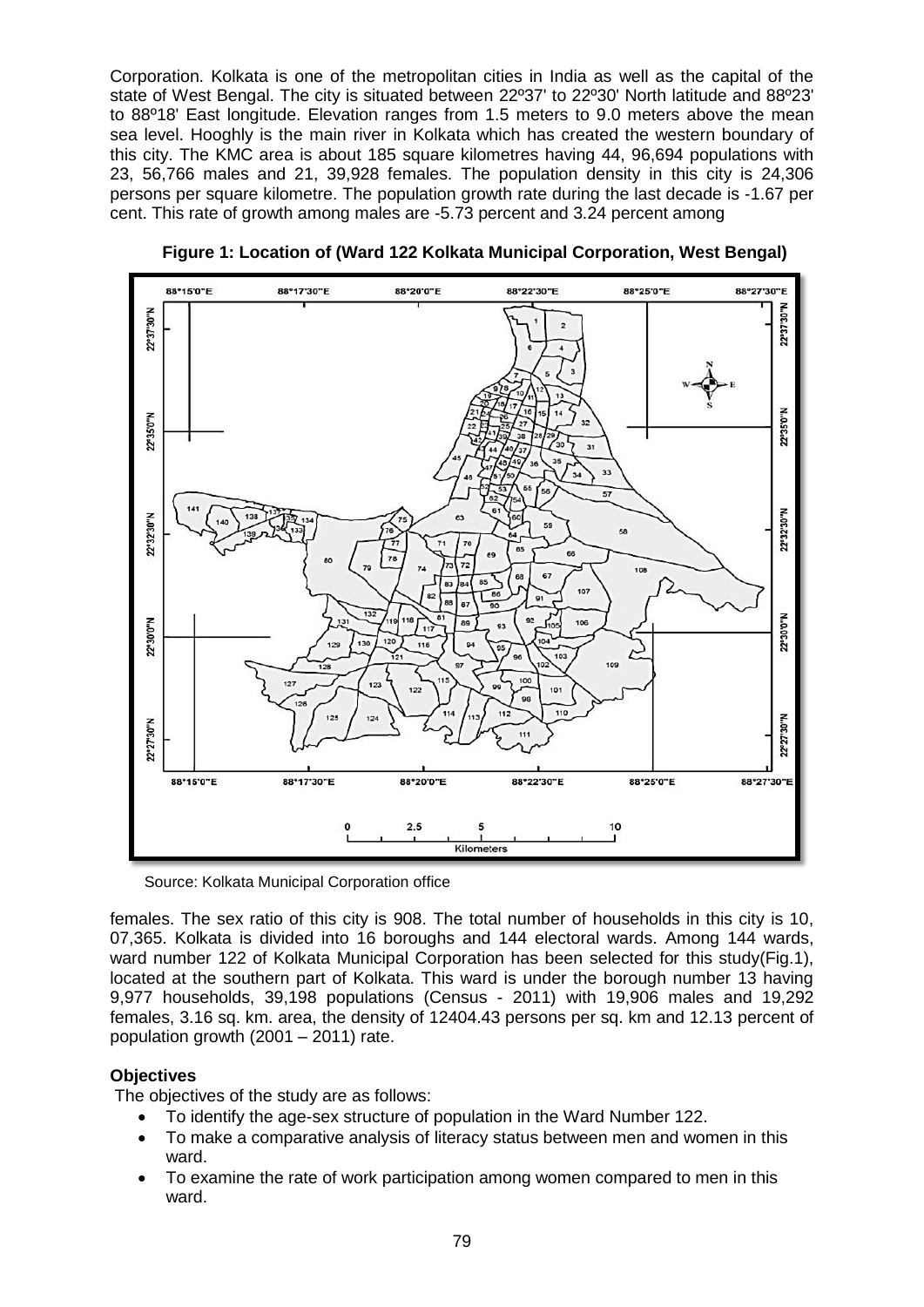## **Database and Methodologies**

This study is based on primary as well as secondary sources of data. Secondary information has been taken from the District Census Handbook, Kolkata, 2011. Primary information has been collected from 150 households of the Ward Number 122. These households are selected by dividing them into high, middle and low-income groups. So that 50 households are taken from every single income group. Above 50,000 rupees monthly income is taken as high-income groups, the income ranges between 20,000 to 50,000 rupees as middle-income groups and below 20,000 rupees as low-income groups respectively. The indicators of this study are age-sex structure of population, literacy and work participation.

# **ANALYSIS AND MAJOR FINDINGS**

## **Age-Sex Composition of Population**

First of all, some important statistics are given. The Ward Number 122 has 39,198 populations. The total number of males and females in this ward are 19,906 and 19,292 respectively. The sex ratio of this ward is 969 which is greater than the same for Kolkata i.e. 908. 2,797 children are under below 6 years age group with 1,461 males and 1,336 females. The sex ratio for below 6 years age is 914. Another very important thing is that there are total 1,128 Scheduled Caste Population with 576 males and 552 females in this ward. Again 85 persons belong to Scheduled Tribes and among them, 43 are males whereas rest are females. Next, a simple age-sex pyramid has been drawn on the basis of collected samples showing the composition of the population. The pyramid shows that the percentage of the



dependent population is lower than the working population. But in the case of the male population, the percentage of the population in above 60 years of age group is greater than the female population. Maximum male population belongs to 42 to 54 years of age group and minimum belongs to 30 to 36 years of age group. On the other hand, the maximum female population in this ward is under 36 to 42 years of age whereas the minimum comes under below 6 years of age group. It can be said that the sample population pyramid is showing its characteristics like a pyramid of a developed country. Because here the percentage of the working population is higher than the dependent population(Fig.2).

### **Levels of Education**

At the beginning, some essential statistics should be discussed. The percentage of Literacy is quite satisfactory in this ward. 86.25 percent of people are literate in this ward. The percentage of literacy is 88.16 percent among males whereas 84.28 percent among females. Another important observation is that the percentage of male literates is 2 percent higher than the ward percentage. On the other hand, the percentage of female literates is almost 2 percent lower than ward (Fig.3)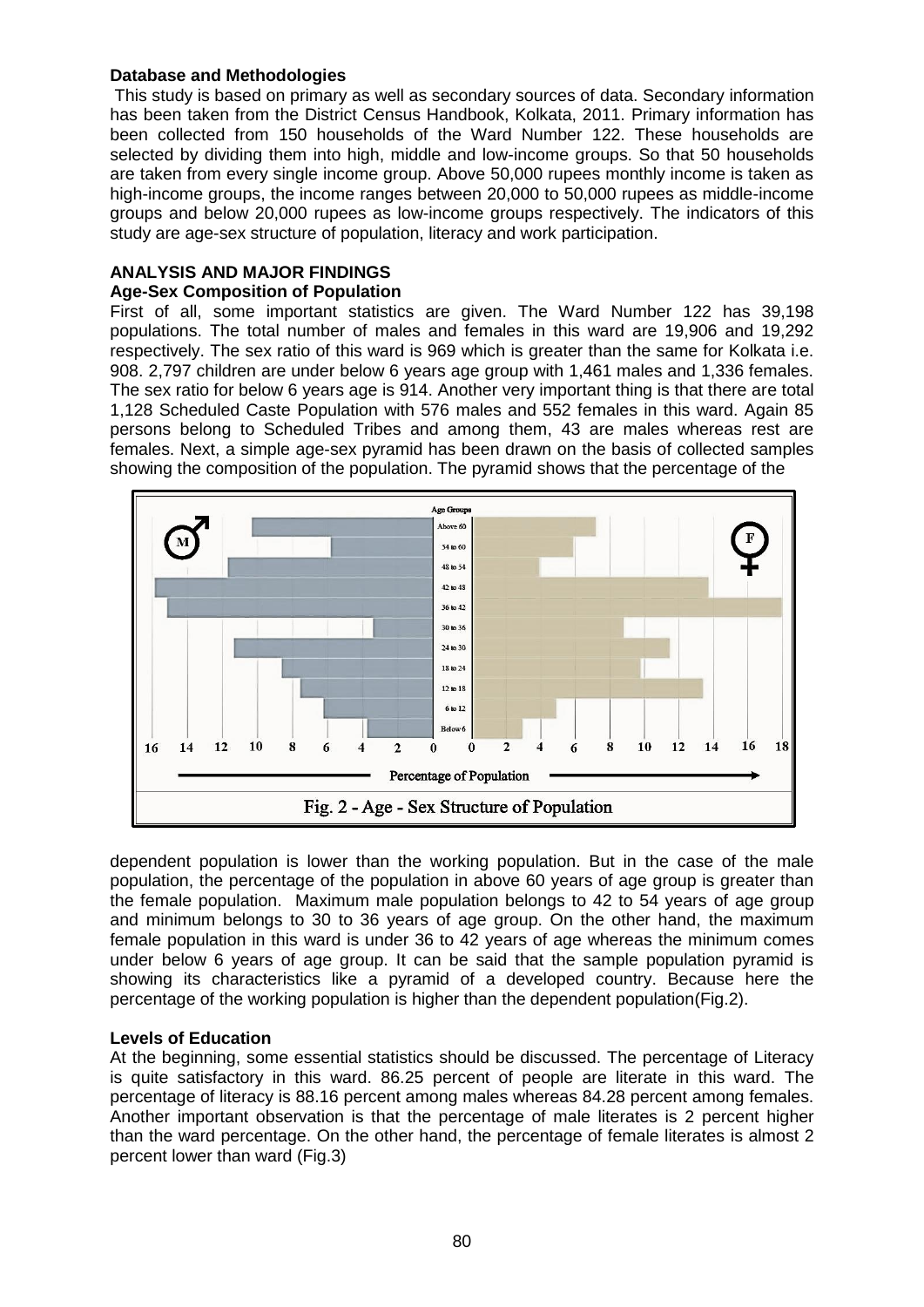

percentage and 8 percent from male literates. The following diagram is showing that the number of illiterates among females is more than the number of illiterates among males. 11.53 percent of the female has been found as illiterate in this ward whereas this number is almost half among males compared to females i.e. 5.29 percent only. Except for 10<sup>th</sup> and 12<sup>th</sup> standard, the percentage of female literacy is lower than male literacy in all other levels such as primary, graduation, post-graduation, Ph.D., B.Ed., L.L.B. and technical.



As it was previously stated, that all indicators i.e. education and work participation has been checked not only on the ward as a whole but also on different income groups. In the next segment, the percentage of literates and illiterates in various level of education has been analyzed among various income groups. The comparative study between males and females has also been done here. The following diagram(Fig.4) is showing that the percentage of illiterates among females are also high compared to males in high-income groups. But this difference is not as high as much as the ward total. There is almost 1 percent difference has only been found. From primary to higher secondary level the percentage of female engagements is higher than male but on other levels, females are lesser than males. The following bar graphs are showing that the difference between male and female regarding levels of education is increasing with decreasing levels of income(Fig.5). There are almost 9 percent difference has been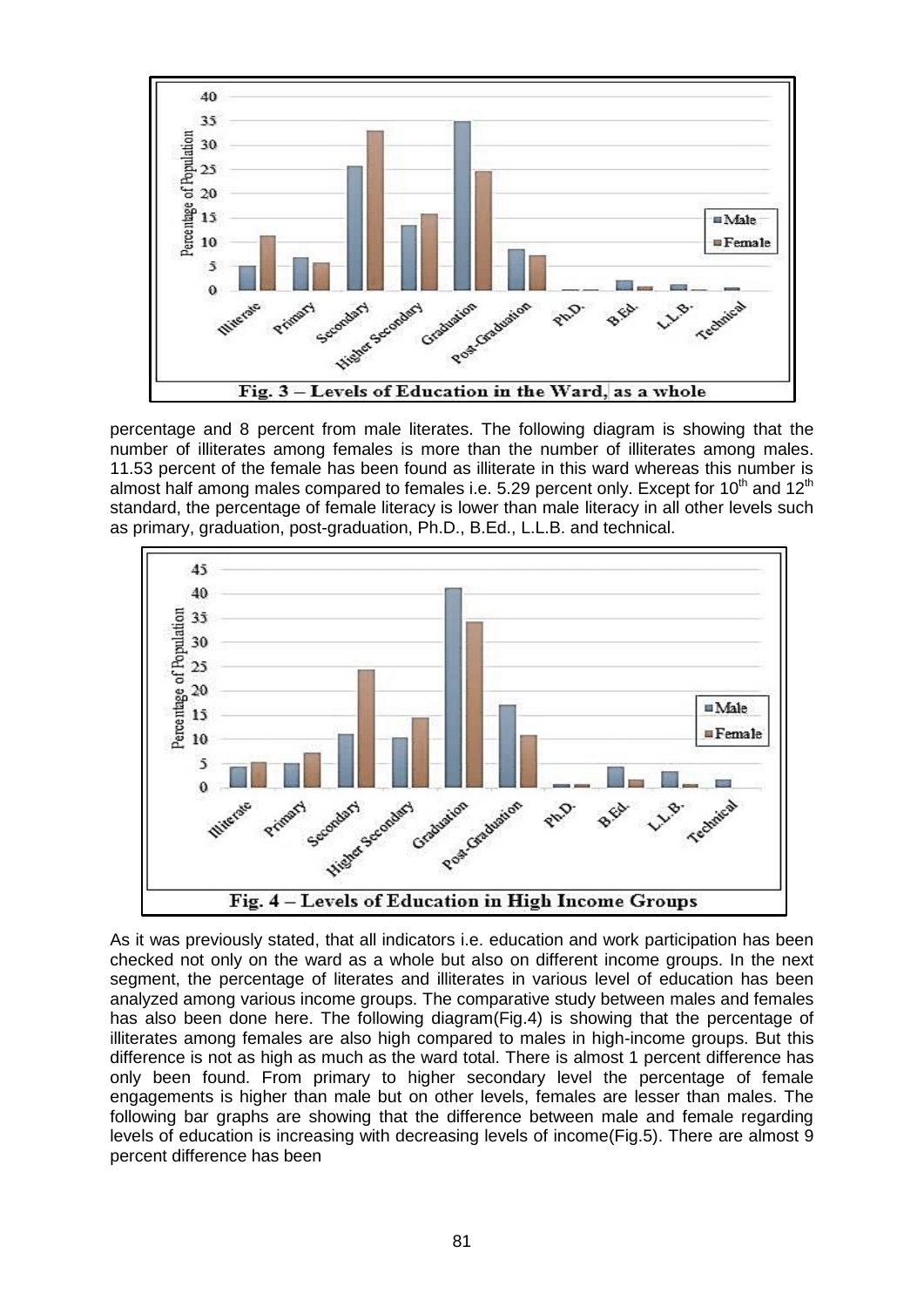

found in the percentage of illiterates between males and females. Females have high engagement in higher secondary level only. Otherwise, in all other categories, they are behind from the males. In the case of graduate-level studies, almost 15 percent of males have engaged more compared to females.Some common features(Fig.6) have been found from the study of the levels of education of low-income groups. There are almost 9 percent difference has been seen regarding the percentage of illiterates between males and females. No one in this group has any educational degree after post-graduation. Not only that, the percentage of enrollment in post-graduation is very low compared to its levels before. That means the lower level of income influences the education level of people. In most of the cases, children from low-income group families are forced to stop their education at early due to engaging in working sectors for supporting their family. So not only females but also males didn't get the chance of higher education in this group.

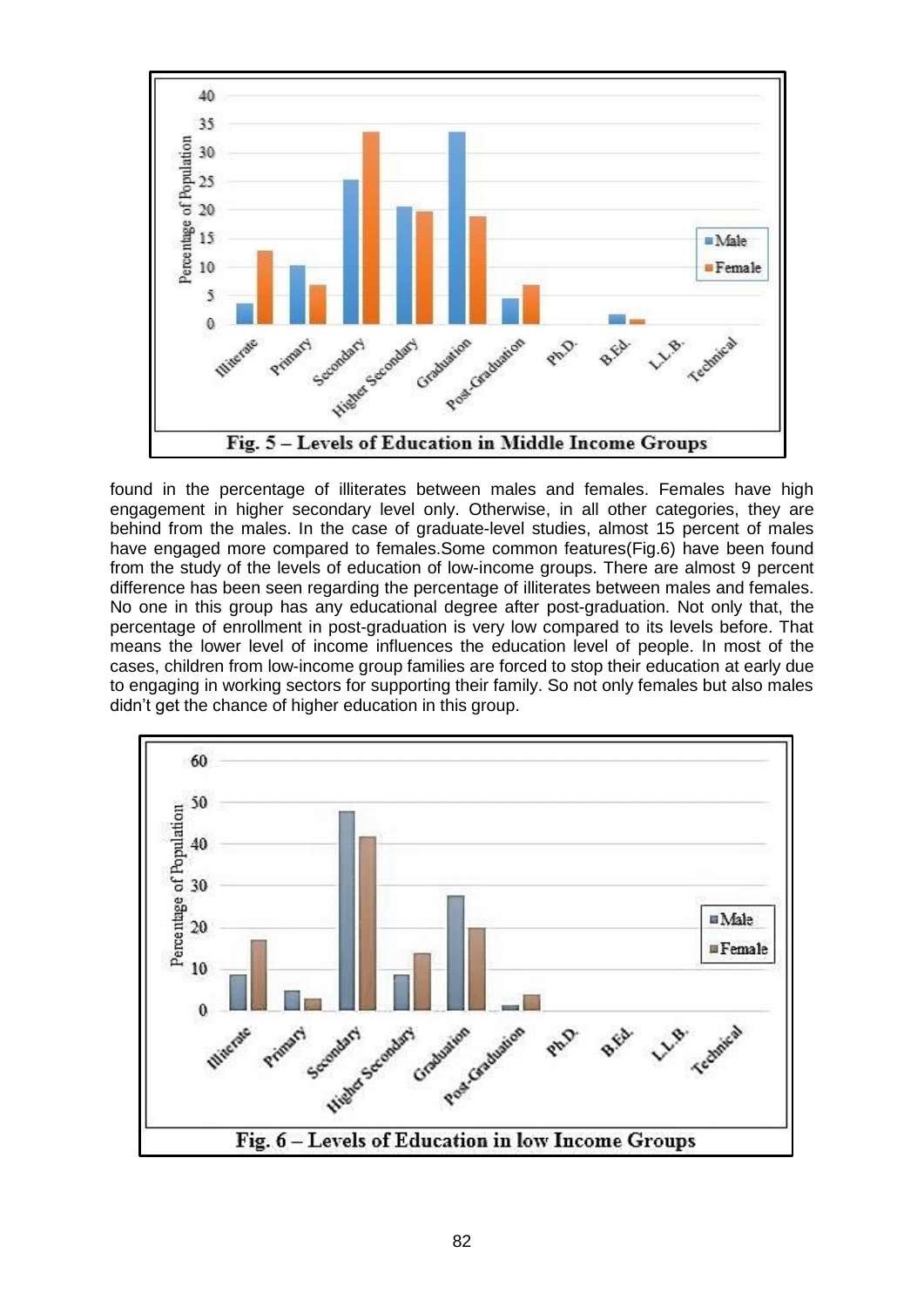### **Rate of Work participation**

The most important factor just after literacy by which the status of women can be measured i.e. female work participation rate(Fig.7). In a similar way, this indicator has also been carried out on the ward as a whole and thereafter among high, medium and low-income groups



respectively. Some important outcomes have also been found by this study which has discussed in the next section of the study. It is very unfortunate to say that 53.44 percent of female in this ward are unemployed or they are performing only the role of housewives in their respective families. It is known by all of us that contribution as housewives is not granted as to an economic activity because any sort of income is not generated by this.

Mention should be made that the percentage of students are not taken to calculate the percentage of unemployment. The similar trend is also found from the sectors, where the females have joined into works. These sectors are showing a huge difference in percentage



regarding work participation between males and females. Some professions such as doctor, professor and advocate – no female work participation have been found. Next, the same analysis has been carried out on the high(Fig.8), middle(Fig.9) and low-income groups respectively. Here also almost the same results have been found. A large number of unemployed females has been observed there also. Apart from that, in all other groups, they have lower participation in work compared to males. The minimum rate of employment among females confines only into the private job, business, self-employment and very few among government services. But merely the difference is that any work participation is not found among females as a government employee, doctor, engineer, teacher, professor and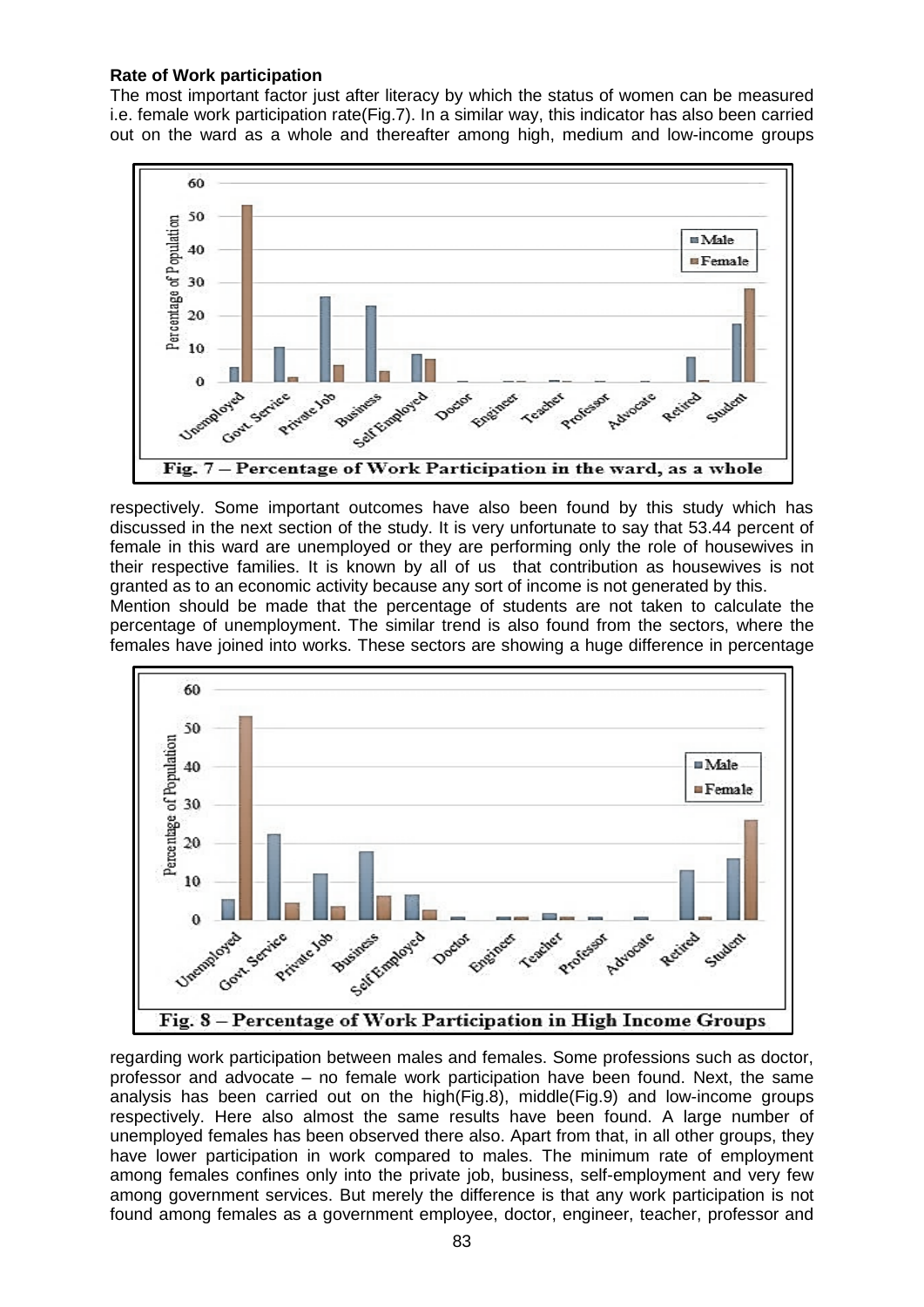advocate in middle-income groups compared to high. The following back to back diagrams is showing the status of employment among high and middle-income groups respectively.



Last but not least, the rate of work participation among females compared to males has been analyzed in the low-income group of people. The sectors in this group where female work participation has been found i.e. only private job and self-employment. No difference is observed in female unemployment in case of low-income(Fig.10) groups just like as other two income groups.



### **Suggestions and Conclusion**

The study exhibits that in Ward number 122, the status of girls schooling, as well as education in addition to the work participation rate, is not well enough. So local government need to take good initiative for improvement of the social and educational status of the selected ward. The enrolment of females in particular in higher studies could be very low over there. A massive number of unemployed women have also been determined in all income groups of people. Especially women from low-income groups are very much deprived of schooling as well as employment. It should be remembered that education and employment are related positively. So, an educated woman can get a job as per her desire.